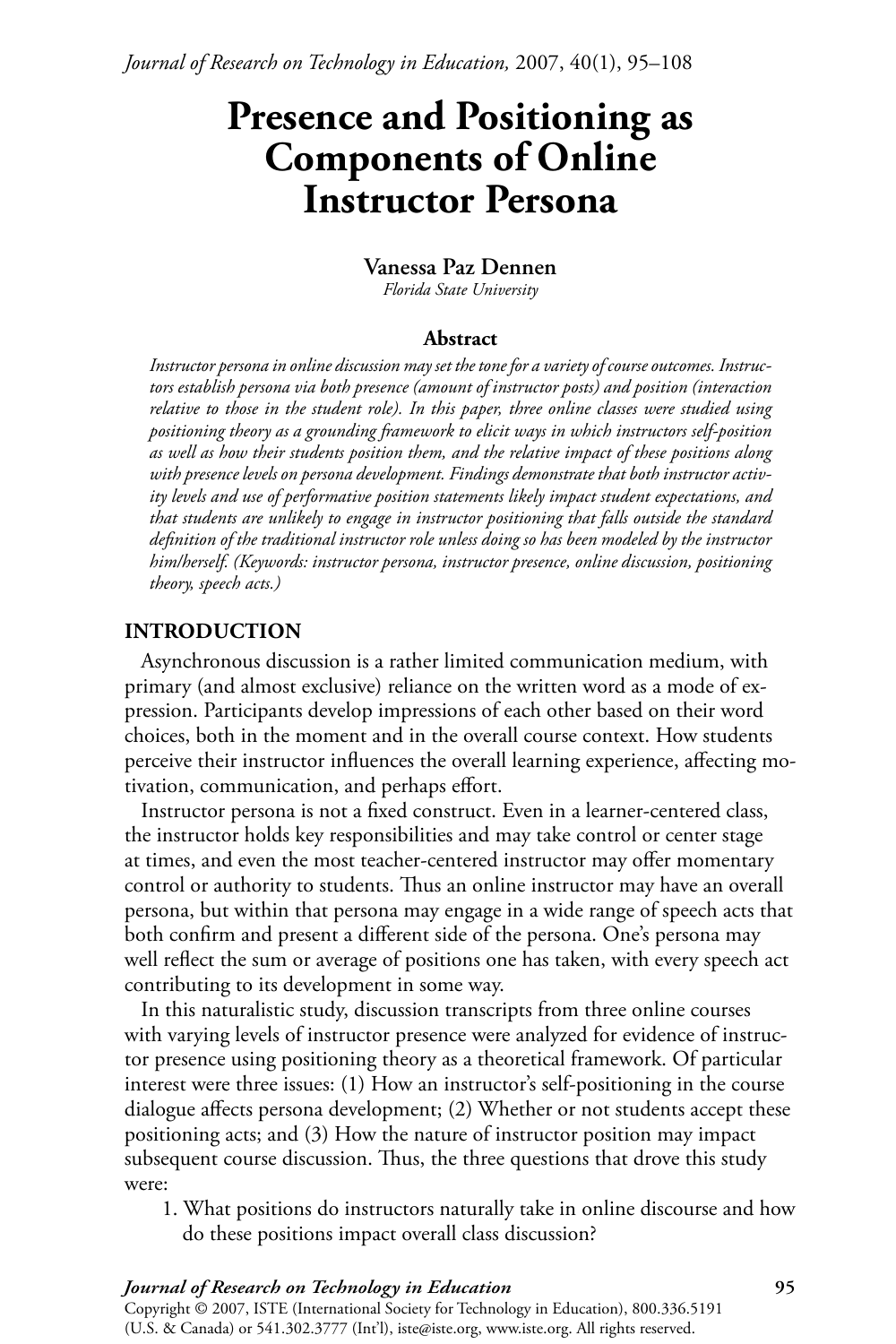- 2. Does the relative rate of different types of positioning differ based on instructor activity level?
- 3. Can instructors readily engage in position-shifting within their instructor roles?

Additionally, this study provides an example of how positioning theory may be operationalized to analyze instructor presence and persona in online courses.

### **Theoretical Grounding**

Positioning theory, a framework with roots in social psychology (Harré & van Langenhove, 1999), provides a way of examining the dynamic relationship between conversation partners by focusing on each speaker's position relative to the other. Conversation is considered tripolar, affected by not only position, but also storyline and speech acts. Although position is a conceptual construct, it is brought to life via the utterances and gestures that comprise one's storyline and speech acts. In other words, discussion will vary based on the narrative line used to express one's thoughts, the specific words and actions used to express the story, and the momentary negotiated relationship between the conversation partners.

Position is a construct that is fluid and can change with each speech act. It is readily adjusted by discussants based on their particular situation and is always relative to others in the conversation. Position is a determinant of how each participant can contribute to a particular story (Harre, 2005), and also can convey a variety of attributes, such as power, composure, confidence, and authority (van Langenhove & Harré, 1999). For example, one might take a confident position, as indicated by speech acts that convey certainty, in some story contexts and then relinquish that confidence to the same group of discussants in other contexts. Alternatively, one might initially take a confident stance and later, upon noting relative position to others, readjust.

The key dimensions of positioning theory are position order and intentionality. Position order refers to the instance in which a position is stated, whether it be an initial position, a reposition, or a position carried over from another storyline or context. Position intentionality is related to how deliberately a position is assumed, and whether it is done as a performance to influence others or as an accounting to others' expectations.

### **Instructor Presence**

The first week of a new online course is a critical time for establishing instructor presence. In the absence of a physical instructor, students look to whatever text and image-based presence might be available to learn more about who will be guiding and assessing their educational experience. In terms of presence, positioning theory may help explain why instructor presence develops in certain ways (i.e., why one instructor is considered more involved or engaged than another regardless of participation level). The notion of presence, then, becomes not only a matter of how an instructor positions herself, but also of how learners position her and how she accepts the positions they ascribe to her. For example, in social constructivist settings learners may initially look

### **96 Fall 2007:** *Volume 40 Number 1*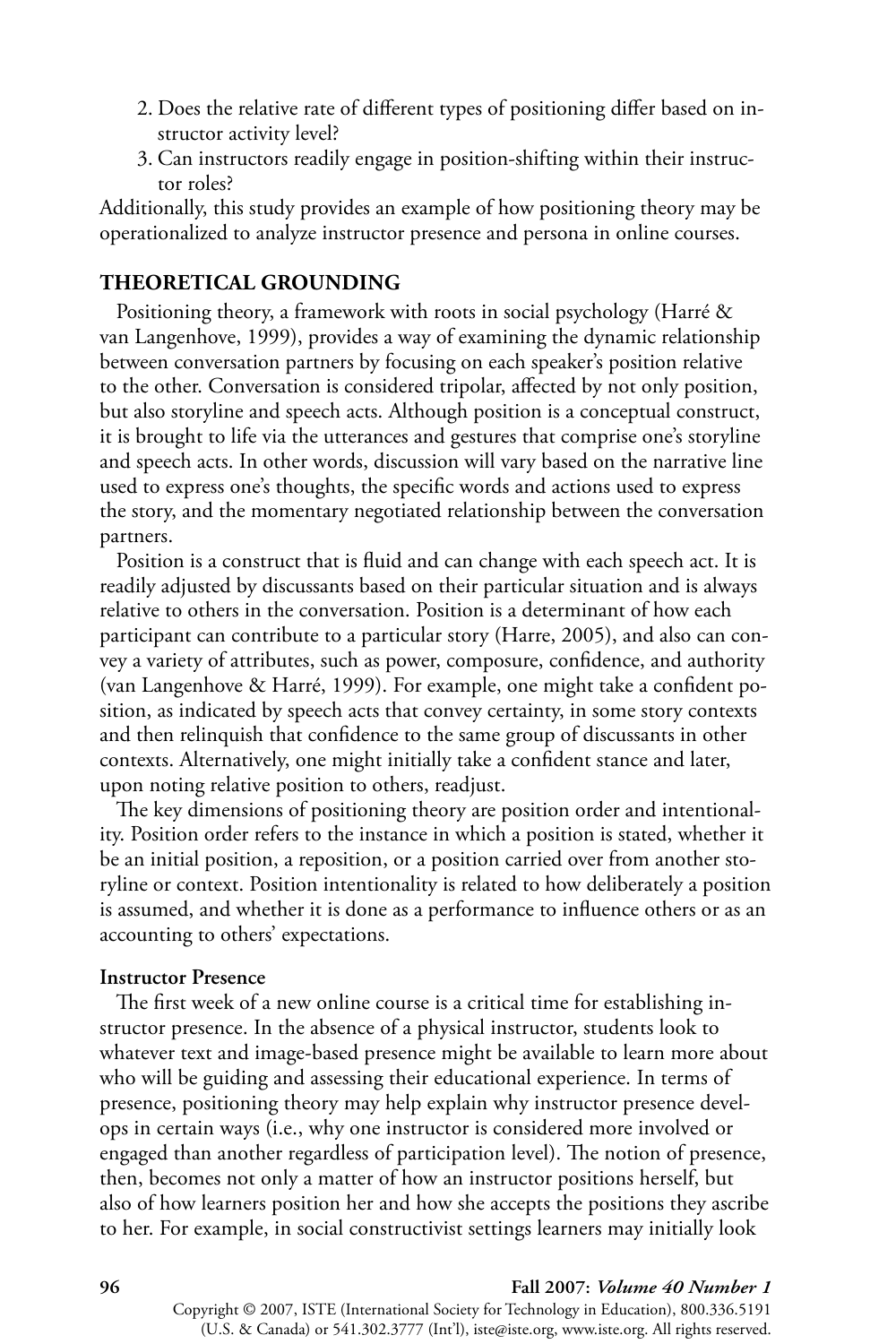to their instructors to be the fount of objective truths, but instructors may respond to such positioning by declaring their own positions as more experienced co-learners.

#### **Role Versus Position**

In educational settings, instructor and student are the most common classroom roles. Within the instructor role there are various role functions in which one might engage. The pedagogical role function is the most commonly recognized one, but three other key functions that have been discussed in the online learning literature are managerial, technical and social (Ashton, Roberts, & Teles, 1999; Berge, 1995; Bonk, Kirkley, Hara, & Dennen, 2001). These roles represent major responsibilities of the instructor. Individual instructors may then embrace these functions in different ways.

Although the terms "role" and "position" may initially be used interchangeably by one unfamiliar with positioning theory, upon closer inspection they are quite different. Van Langenhove and Harre (1999) tend to eschew roles in their presentation of positioning theory, but in contexts such as education, roles are a core part of one's identity and tend to define social practices, responsibilities and expectations. As such, they may be unavoidable. However, it is possible to view positions in light of roles, or rather roles as the anchor points of positions (Davies & Harré, 1999). Further, the notion that both roles and one's social practices will vary by situation and institution should not be forgotten (Valsiner, 2004). The concept of social practice is expansive and adaptive, unable to be fully captured by a role label.

Positions are finer-grained and more fluid than roles. Whereas an instructor is always an instructor throughout a course, an instructor may hold a dominant or receding position in each particular speech act or instance of discourse. Between role functions an instructor may favor a particular position; for example, the instructor may take an authoritative position when dealing with administrative matters but, desiring learner-centered discourse, take a less dominant position when addressing pedagogical issues. Beyond that, a person might present himself as authoritative on one issue and novice on another. Table 1 (page 98) presents some of the roles we might expect to see in classes along with their functions and dimensions next to more flexible positions that may exist within them.

People acknowledge a contextual understanding of a given situation by accepting roles. Daniels (2006) posits that social learning theory should go beyond that suggested by Vygotsky, incorporating not just social interactions but interpersonal functions. Following the work of Bernstein (1990), he argues that our experiences in code-regulated interactions and environments prepare us for thinking and acting in contextualized ways. In other words, we inherently work within an acknowledgement of social roles that one plays. Applying these ideas to positioning within class discourse, then, it seems that some interplay between socially ascribed roles and fluid positions is unavoidable.

#### **Applications of Positioning Theory**

To date, positioning theory has received relatively little attention within educational studies. Published studies have used positioning theory as a framework

#### *Journal of Research on Technology in Education* **97** Copyright © 2007, ISTE (International Society for Technology in Education), 800.336.5191

(U.S. & Canada) or 541.302.3777 (Int'l), iste@iste.org, www.iste.org. All rights reserved.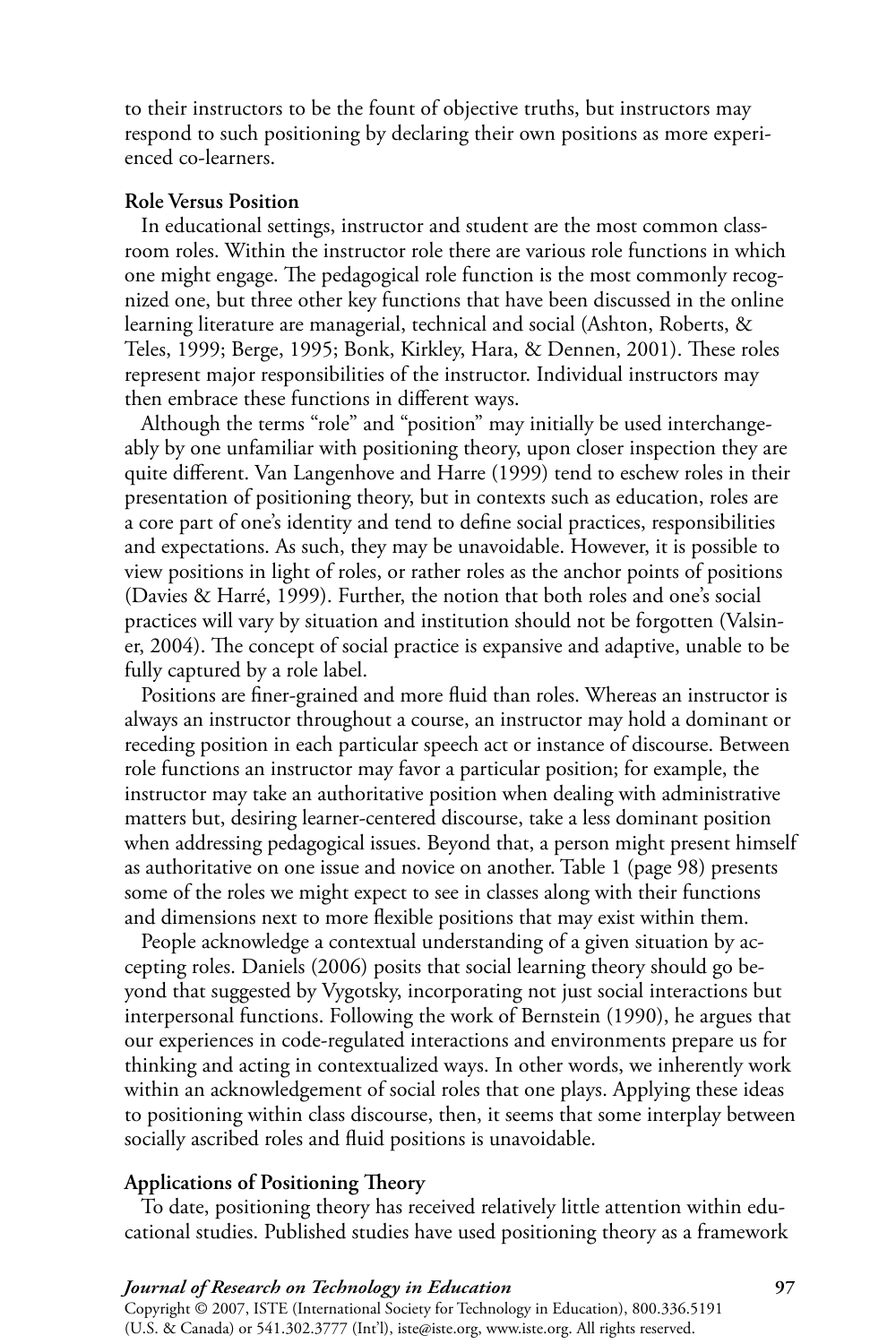| Role    | <b>Functions</b>                                  | Attribute<br>Dimensions                                        | Traditional<br>Positions                   | Alternate<br>Positions      |
|---------|---------------------------------------------------|----------------------------------------------------------------|--------------------------------------------|-----------------------------|
| Teacher | Administrative<br>Pedagogical<br>Social Technical | Active vs. Passive<br>Teacher-centered<br>vs. learner-centered | Authority<br>Expert<br>Leader              | Co-learner<br>Guide<br>Peer |
| Student | Pedagogical                                       | Active vs. Passive                                             | Learner<br>Follower<br>Novice<br>Recipient | Co-learner<br>Peer expert   |

**Table 1: Roles and Positions in Classroom Contexts (Based on Berge, 1995; Bonk, Kirkley, Hara, & Dennen, 2001)**

to analyze mentoring relationships (Bullough & Draper, 2004); how an individual learner is defined through the relationship between assessment and motivation (Tunstall, 2003); researcher-participant relationships in the classroom (Ritchie, 2002); the impact of student-teacher positions on prospective teachers' sense of social justice (Cook-Sather & Young, 2007); and learning in a primary classroom (Linehan & McCarthy, 2000). These studies all represent face-to-face interactions among participants, examining live, spoken speech acts.

In other settings, positioning theory has been recommended as a way of understanding how people select and evaluate information sources (McKenzie, 2003); how participants in therapeutic and everyday conversations develop a sense of agency (Drewery, 2005); and how age impacts discursive expectations with regards to particular topics such as sexual activity (Jones, 2006). From these studies it becomes evident how positioning theory can provide a lens for examining a wide variety of discursive events.

Positioning theory originally was intended to examine synchronous spoken discourse. To apply it in an asynchronous and written discourse setting such as one finds in many online courses is a bit different. The asynchronous timing often breaks up the fluidity and spontaneity of speech. Additionally, online discourse may be more reflective and deliberate than real-time conversation. Whereas spoken words are somewhat ethereal, leaving one to remember the specific details and their meaning, written words linger on in archived form and may be read multiple times on multiple occasions. Intended meanings may be more easily misconstrued given the dearth of supplementary information such as one's inflection. These differences between written/asynchronous and spoken/synchronous discourse should not affect the utility of positioning theory, although one might expect differences in the nature of discursive actions given the opportunity to more carefully reflect on others' statements and compose one's own statements.

### **Methods**

#### **Participants**

The participants for this study were three online instructors and their respective students. These classes were part of a larger study, and were chosen for this

### **98 Fall 2007:** *Volume 40 Number 1*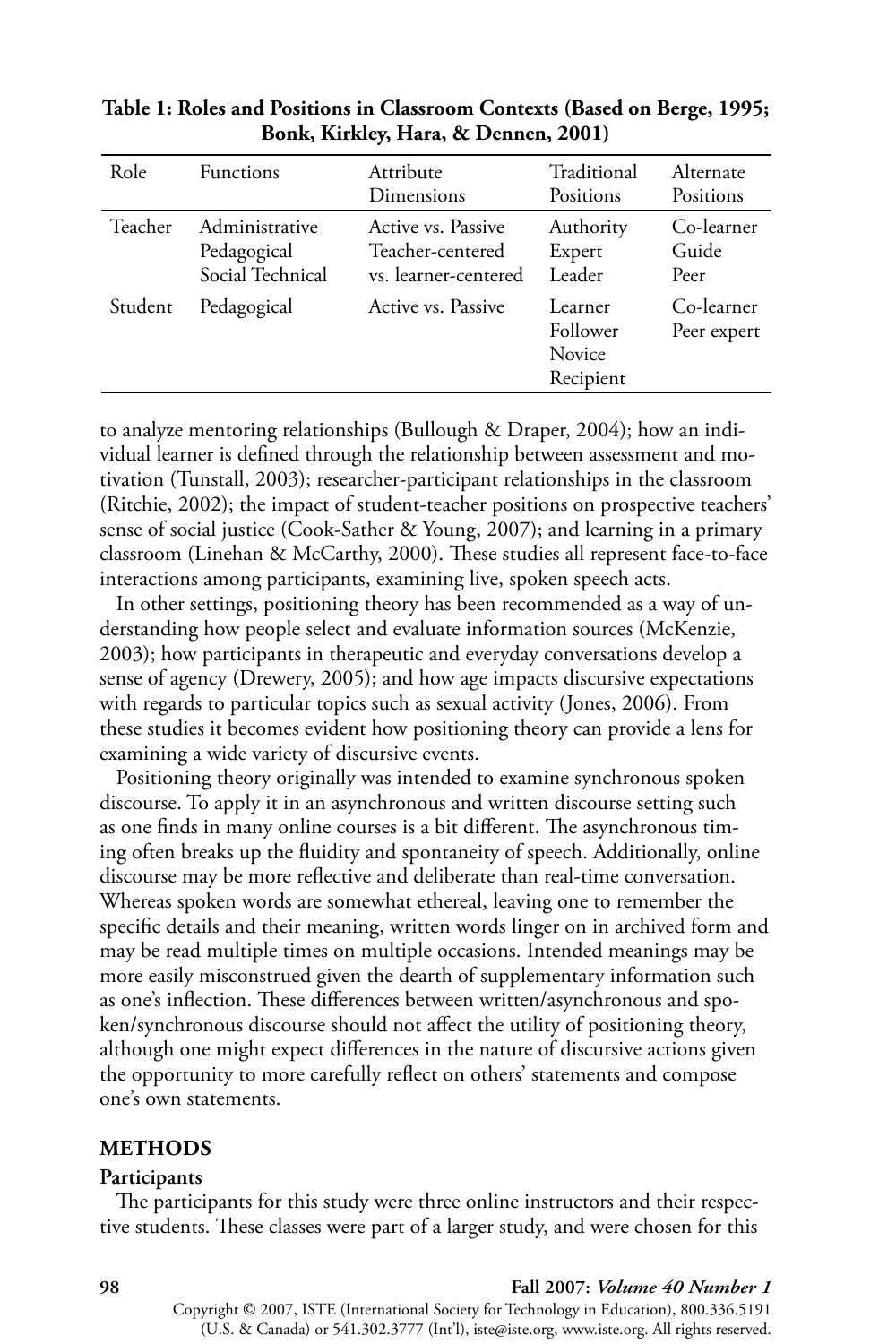| Class    | Topic                  |    | Number of Students Instructor Activity Level |
|----------|------------------------|----|----------------------------------------------|
| A        | <b>Library Science</b> |    | High                                         |
| - B      | Communication 25       |    | Medium                                       |
| $\Gamma$ | Communication          | 25 | Low                                          |

**Table 2: Overview of Participants**

analysis because they met three criteria: (a) they were similar in enrollment size; (b) they were similar in course content and focus (concept-focused courses that encouraged students to relate course materials to their own lives and experiences); and (c) they each represented different levels of instructor activity. High activity level was defined as more than 25% of the all class messages authored by the instructor. Medium activity level was defined as 5–25% of all messages authored by the instructor. Low activity level was defined as less than 5% of all messages authored by the instructor (see Table 2).

### **Data Collection**

Data collection primarily consisted of collecting all course discussion threads at the end of the semester. Additionally, the courses were observed *in situ*, with field notes written to document the sense of flow at various periods of time. All course instructors were interviewed via telephone to learn more about their courses, prior online teaching experience, and teaching philosophies.

Instructors and classes were solicited for the larger study via an e-mail sent to online learning coordinators at public universities. This e-mail asked the coordinators to forward the request for participation to faculty who were teaching online at their university. Instructors who responded to the e-mail, volunteered to participate, and whose course met entirely online were included in the study.

#### **Data Analysis**

Data analysis focused on two elements of the discussion threads: (1) determining instructor involvement in discussion via count measures (e.g., number of posts, number of threads) and (2) assessing the nature of the instructor's position. A coding scheme based on von Langenhove and Harre's (1999) work was developed and used to support data analysis. The codes were then used descriptively, to indicate the relative frequency of different types of positions within the data set. Field notes and interviews were used to triangulate the discussion findings and to provide a fuller description of the course context.

*Creating the position coding scheme.* The coding scheme was created by iteratively examining the critical dimensions of positioning theory—positions, intentionality, and positioner—and online discussion transcripts. Specific instances of each code were developed to facilitate the coding process (see Table 3, p. 100).

*Applying the position coding scheme.* All messages written by the instructor, to the instructor, or referring to the instructor either implicitly or explicitly were coded for the first two weeks of each course. These messages included the course introductions and initial discussion topics. In recognition of how positioning is

## *Journal of Research on Technology in Education* **99**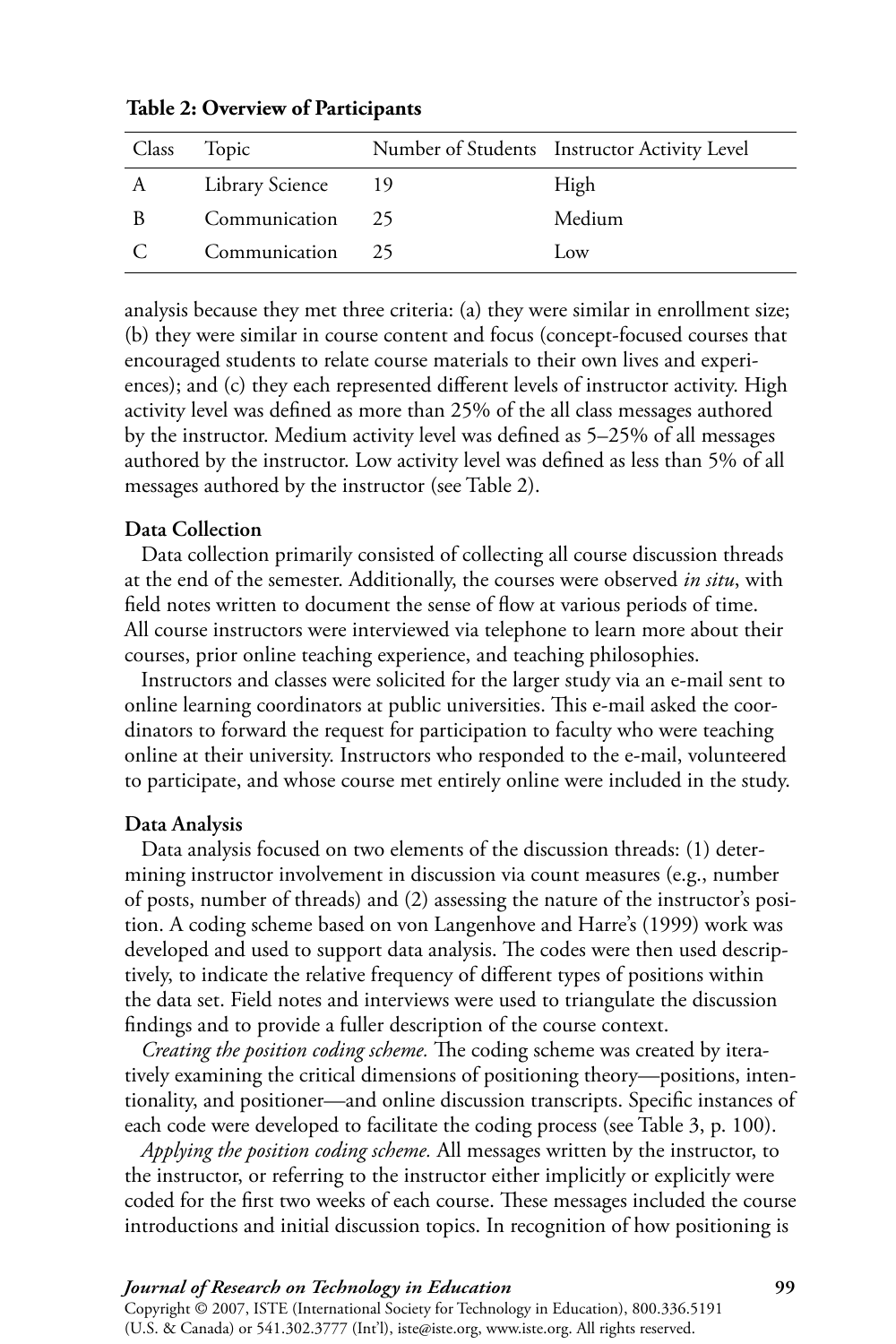| Code<br>Description          |                                                                                                               | Example                                                                                                                                              |  |  |  |
|------------------------------|---------------------------------------------------------------------------------------------------------------|------------------------------------------------------------------------------------------------------------------------------------------------------|--|--|--|
| Position                     |                                                                                                               |                                                                                                                                                      |  |  |  |
| First Order                  | An initial positioning<br>statement                                                                           | You're the expert.                                                                                                                                   |  |  |  |
| Second Order                 | A repositioning of an<br>initial positioning                                                                  | (In response to "You're the ex-<br>pert.") Actually, I just started learn-<br>ing about this topic two years ago.                                    |  |  |  |
| Third Order                  | A positioning statement<br>carried over to another<br>conversation.                                           | In last week's discussion, you said<br>you know a lot about this topic.                                                                              |  |  |  |
| Intentionality               |                                                                                                               |                                                                                                                                                      |  |  |  |
| Tacit                        | A positioning statement<br>that occurs naturally<br>and implicitly in the<br>course of other<br>conversation. | Please reply by Tuesday.                                                                                                                             |  |  |  |
| Intentional-<br>Performative | A deliberate positioning<br>statement                                                                         | I've taught this class for the past ten<br>years.                                                                                                    |  |  |  |
| Intentional-<br>Accountative | A forced positioning,<br>in response to someone<br>else                                                       | (In response to "Have you graded<br>our papers yet?") I'm very busy right<br>now with administrative tasks, but<br>hope to have them completed soon. |  |  |  |
| Positioner                   |                                                                                                               |                                                                                                                                                      |  |  |  |
| Self                         | A positioning statement<br>about oneself                                                                      | I've taught this class for the past ten<br>years                                                                                                     |  |  |  |
| Other                        | A positioning statement<br>about another person                                                               | You're the expert.                                                                                                                                   |  |  |  |

**Table 3: Coding Scheme (based on von Langenhove and Harré, 1999)**

a truly discursive act (Torronen, 2001), messages were considered in context of the overall flow of the discussion thread in which they appeared. Student posts that were not coded did not refer to the instructor in any way and only tacitly positioned the instructor in that they served as a response to the instructor's assignment or request for participation.

Two coders were used for initial analysis of a subset of the data (200 messages from each of the three classes) to ensure reliability of the coding scheme. The unit of analysis was the message, and each message could be coded for multiple positioning elements. Although it was theoretically possible for a message to contain multiple differentiated acts of self-positioning (e.g., positioning as expert in one sentence and novice in the next), in practice the messages were internally consistent in position. Inter-rater reliability was calculated by determining the percent agreement between raters for each individual rating (multiple ratings per message were possible) and was 93.4%, demonstrating the ease with

### **100 Fall 2007:** *Volume 40 Number 1*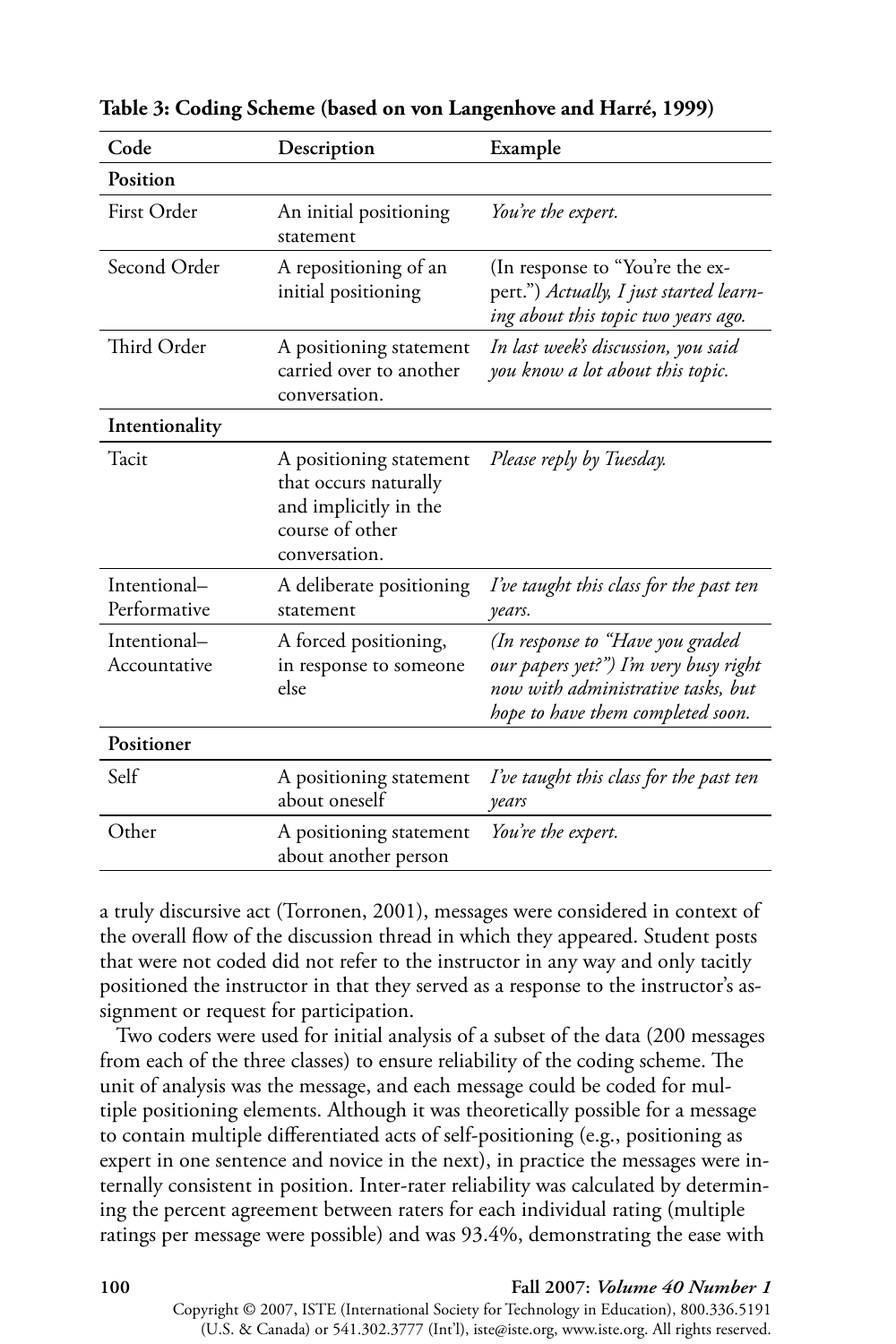| Class | <b>Total Student</b><br>Messages | Total<br>Instructor<br>Messages | <b>Total Messages</b> | Percent<br>Instructor<br>Messages | Instructor<br>Activity<br>Level |  |
|-------|----------------------------------|---------------------------------|-----------------------|-----------------------------------|---------------------------------|--|
|       | 510                              | 537                             | 1047                  | 51.3%                             | high                            |  |
| B     | 903                              | 106                             | 1009                  | 10.5%                             | medium                          |  |
|       | 244                              |                                 | 250                   | 2.4%                              | low                             |  |

### **Table 4: Overall Posting Trends**

#### **Table 5: Overall Positioning Trends**

| Code                          | Class A |          | Class B  |          | Class C  |                |
|-------------------------------|---------|----------|----------|----------|----------|----------------|
|                               | I       | S        | I        | S        | I        | S              |
| Total posts coded             | 537     | 429      | 106      | 87       | 6        | 3              |
| Percent Overall Student Posts | n/a     | 84.1%    | n/a      | $9.6\%$  | n/a      | $1.2\%$        |
| First Order                   | 531     | 426      | 102      | 86       | 6        | 3              |
| Second Order                  | 6       | $\Omega$ | 4        | $\Omega$ | $\theta$ | $\overline{0}$ |
| Third Order                   | 14      | 3        | $\Omega$ | 1        | $\theta$ | $\theta$       |
| Tacit                         | 199     | 269      | 76       | 75       | $\Omega$ | $\theta$       |
| Intentional-Performative      | 276     | 98       | 23       | $\Omega$ | 5        | $\theta$       |
| Intentional–Accountative      | 62      | 62       |          | 12       |          | 3              |

which the coding scheme could be consistently used by trained researchers. The areas in which disagreements occurred were either determining to include or not include a student post in the data set (such posts were uncoded by one code and marked tacit by the other) and distinguishing between tacit and performative positioning in a few instances. These few inconsistencies indicate the points where one category begins to overlap with another in everyday language use.

### **Findings**

### **Overall Trends**

Participation levels in the classes varied. Classes A and B generated a similar overall number of messages; however the distribution of instructor and student messages was quite dissimilar between the classes (See Table 4). Class C had about one-quarter the overall posting level of the other two courses, with very few instructor contributions.

First order positioning was by far most common across classes, with only one instructor engaged in second order positioning (see Table 5). In other words, instructor self-positioning speech acts appeared to be readily accepted by students, and students further reinforced this acceptance by not positioning their instructors differently from how they had seen the instructors position themselves.

Students engaged in instructor positioning at rates that paralleled the instructor's posting levels. In both Class B and C, the percent of student posts that

### *Journal of Research on Technology in Education* **101**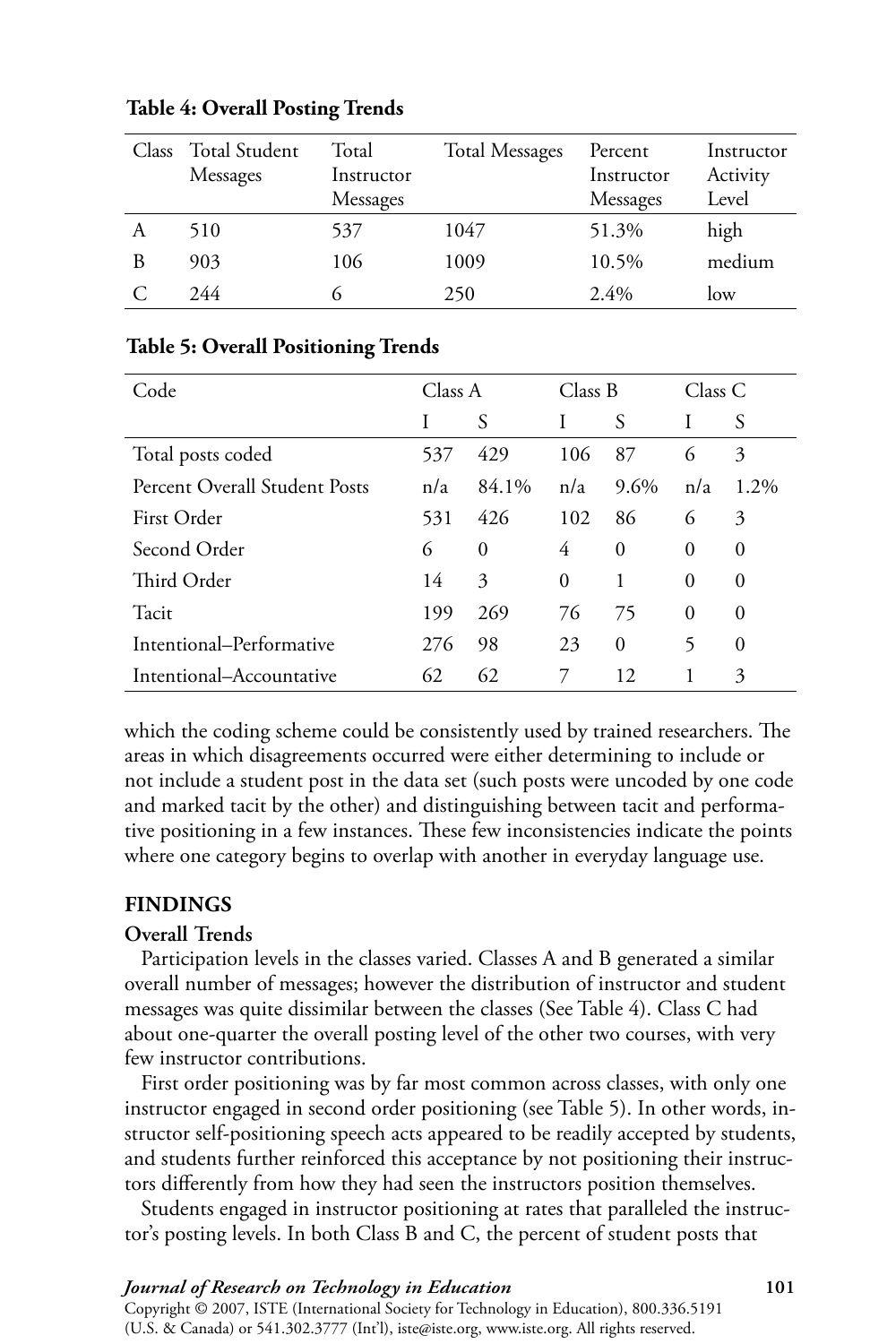position the instructor are close to the percent of instructor messages. In class A, a much higher percentage of student posts positioned the instructor; this increased rate was not surprising because much of the interaction in that class involved direct communication with the instructor.

Students were most likely to position their instructors tacitly. They made use of third order positioning sparingly, and did so to recount something that the instructor had said in an earlier message. Students in Class A were the only ones to engage in performative instructor positioning, and it seems likely they were following their instructor's lead since he had engaged in a great deal of performative positioning himself. Specific details of this course and the other two follow in the next section.

#### **Class A**

In Class A there was a high level of activity, both overall and by the instructor. Dr. A opened discussion boards for four days each week, and during those four days appeared to almost always be online. In most cases, a student post would not exist for more than a few hours without a reply from Dr. A, who contributed 51.3% of the messages to the discussion board. Many threads were twoperson dialogues between Dr. A and any one of the students initiated by the student but with Dr. A most often posting the last message.

Dr. A established himself as the expert and disseminator of knowledge early in the course, and students readily accepted this position. Dr. A's initial messages to the class were performative in nature, expounding on his experience in the course area. As the course continued, his degree of performativity lessened, but was nonetheless present from time to time. In its place, a tacit agreement developed between instructor and students so that students could post either ideas or questions and the instructor would reply in an authoritative manner, either answering the student's question or providing feedback on an idea or comment. The feedback was frequently substantive, either adjusting or expounding on the student's comments.

Students put Dr. A in an explicitly accountative position in this class by calling on him to address questions and issues. Thus, when Dr. A was being accountative, he was reinforcing the notion of instructor as expert. Given this expert persona he had developed so very strongly in the early weeks of the course, it might have been difficult for him to experience many position shifts for as long as the course discussion stayed on topic. In fact, one week his participation levels dropped noticeably because of personal commitments, and the nature of student discourse shifted uncomfortably as a result. The students clearly were used to a particular pattern of course interactions and found Dr. A's absence quite noticeable. The timing between posts was longer than usual, as students awaited Dr. A's replies, and the discussion archives include questions as to where Dr. A might be.

Instructor repositioning was not common this course. Only six instructor messages, less than 1% of the overall total, demonstrated second order instructor positioning. Those particular instances all were cases in which Dr. A was not outright rejecting a position students had given him, but rather clarifying or re-

#### **102 Fall 2007:** *Volume 40 Number 1*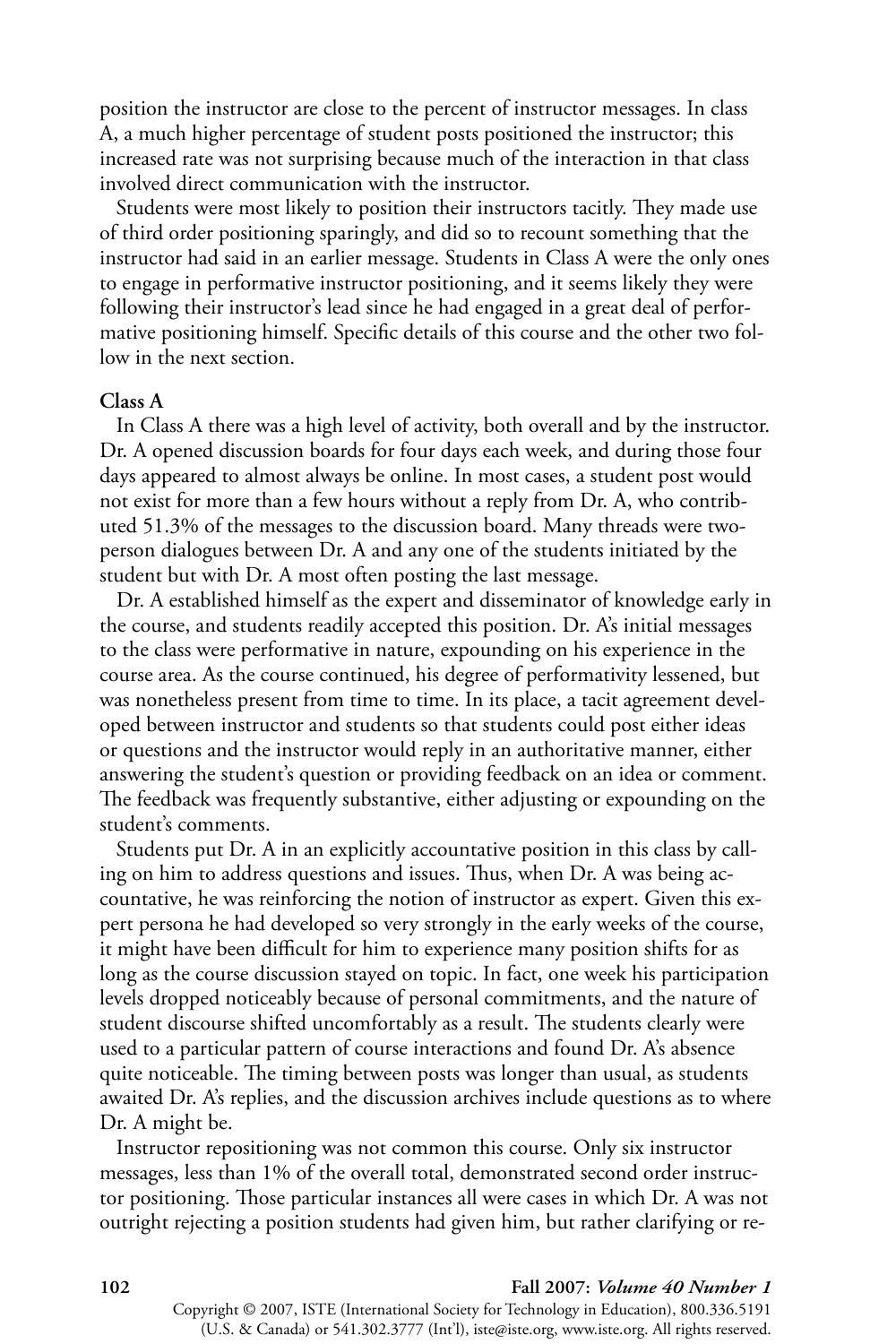fining it. Only slightly more common was third order positioning (14 instances), in which Dr. A reiterated a self-positioning act from an earlier post (e.g. "As I believe I wrote in a post to someone last week, when I used to do work for [organization] ..."). Thus, the students seemed to readily accept Dr. A's consistent self-positioning to the extent that one could say he truly maintained a role throughout the semester.

### **Class B**

Class B had a medium or moderate level of instructor activity. Dr. B stated at the onset of the course that he hoped to engage in discussion alongside the students rather than lecture at them via the discussion board. Thus, he desired to have a more learner-centered type of class discussion. In most of Dr. B's messages his self-positioning was tacit and supported his anticipated peer-like interactions. He shared in his own thoughts and experiences with the class with the assumption that they were relevant, but not authoritative.

However, Dr. B did engage in performative positioning that made clear his official role in the class and what might be expected of him as the course instructor. About one-half (12) of his performative statements were related to administrative details such as when particular assignments would be due and his availability for communicating with students (Dr. B had a busy travel schedule). In turn, all seven of his accountative messages were on the same topics in response to student queries about communicating with him and when to expect grades and feedback. Thus, while Dr. B may have tacitly positioned himself as a more experienced peer engaged in a sharing and exploratory discussion, it was not possible to leave the expectations that come with the instructor role altogether behind. His administrative-oriented performative positioning statements indicated his awareness of the bounds of the assigned role, as did the accountative ones that students triggered.

Dr. B was effective at position shifting within this class, supporting the way in which he wanted to define the instructor role. He used second order performative positioning to remind students that he considered himself a learner, too, in response to certain student questions that supposed he would have an authoritative answer. Thus, second order positioning messages are examples of how this instructor negotiated the conflict between his desire to not take authority and the expectations that he would fulfill a traditional teacher role.

### **Class C**

Class C had a low level of instructor activity, with only six messages posted by the instructor throughout the entire course. Thus, instructor self-positioning was not common. Five of the instructor messages were performative, in which Dr. C provided administrative information and encouraged students to post. These messages put Dr. C in a fairly traditional instructor role, designating himself as the watcher of the students and the person to whom they are ultimately accountable.

Given Dr. C's low presence on the discussion board, it is not surprising that there was very little student positioning of the instructor. Instead, all but three

#### *Journal of Research on Technology in Education* **103** Copyright © 2007, ISTE (International Society for Technology in Education), 800.336.5191 (U.S. & Canada) or 541.302.3777 (Int'l), iste@iste.org, www.iste.org. All rights reserved.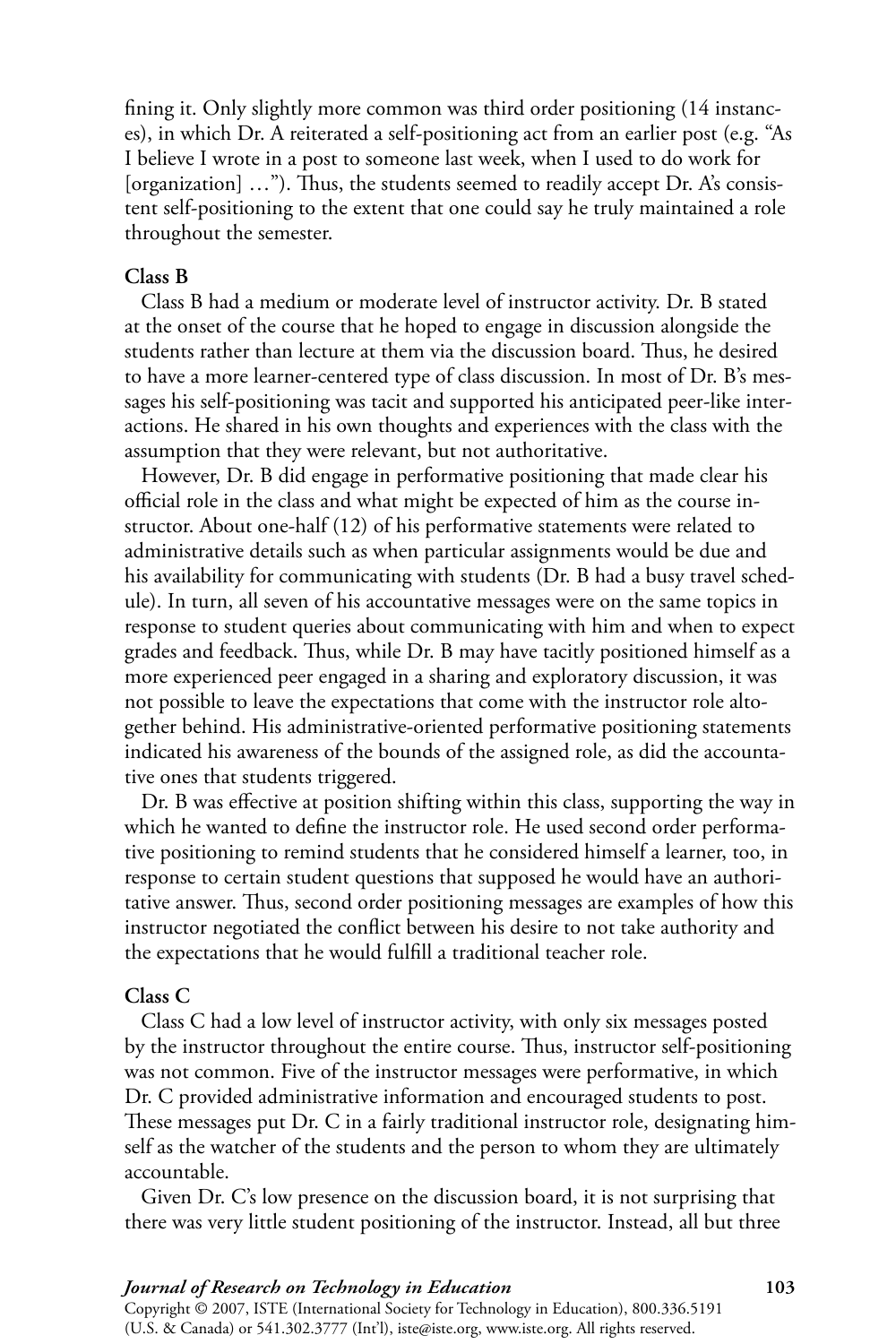student messages focused on responding to the discussion assignment with no reference at all to the instructor. The three student messages that referred to Dr. C positioned him accountatively as the instructor who should be able to answer their questions. Two were from the same student, wanting information about deadlines and his grades. Dr. C indicated in an interview that he responded to those messages privately, via e-mail. The other student who positioned him accountatively had a question about a course concept. In that instance, a peer gave the reply before Dr. C, who later entered the discussion and thanked the student who replied.

Class C experienced a generally low level of interaction on the message boards, and students did not meet the minimum posting requirements. In most instances, students seemed to be posting merely to meet the stated requirements, with very surface-level references to others' posts if any acknowledgement was given at all. Additionally, the timing of messages within threads indicates that discussants were not engaged on the same topics at the same time, another potential factor in low interactivity.

Given the low level of positioning in this course, instructor position shifting was not an issue that could be explored. Dr. C had virtually no presence in the course based on discussion board interactions. Whether or not students had a strong sense of their instructor from e-mail interactions and course materials remains unknown.

Dr. C explained in an interview that his low level of presence in the discussion was intentional. He felt that the discussion board was a forum for the students to express their thoughts and ideas and worried that if he posted many messages there the attention might become centered on him as disseminator of knowledge instead. It was his preference to engage in discourse with students privately, via e-mail, and even encourage them to post to the class forums that way. However, he indicated that he did not do much prodding in the background during the semester of the student because of overloaded responsibilities, and he felt that the low levels of participation and discourse were a result.

### **Discussion and Conclusions**

#### **Positioning, Presence, and Persona**

Of the three instructors, only one fully used positioning to the desired effect. Dr. B's interactions with his students and fairly deft position-switching allowed him to fulfill his expected duties as instructor while asserting and displaying his desire to engage in learner-centered discussion. Dr. A stated that he wanted to be a rather facilitative instructor, but his heavy posting presence coupled with his consistent self-positioning as an expert undermined such desires. Dr. C's overwhelming lack of presence meant he had little opportunity for performative positioning. His limited course interactions fit within the standard expected teacher role, and did not inspire students to interact via the discussion forum.

Dr. A's case is an interesting one in that he engaged in a lot of performative positioning, but his positioning did not have the desired effect. His class demonstrates just how powerful position can be, and why it is important for

### **104 Fall 2007:** *Volume 40 Number 1*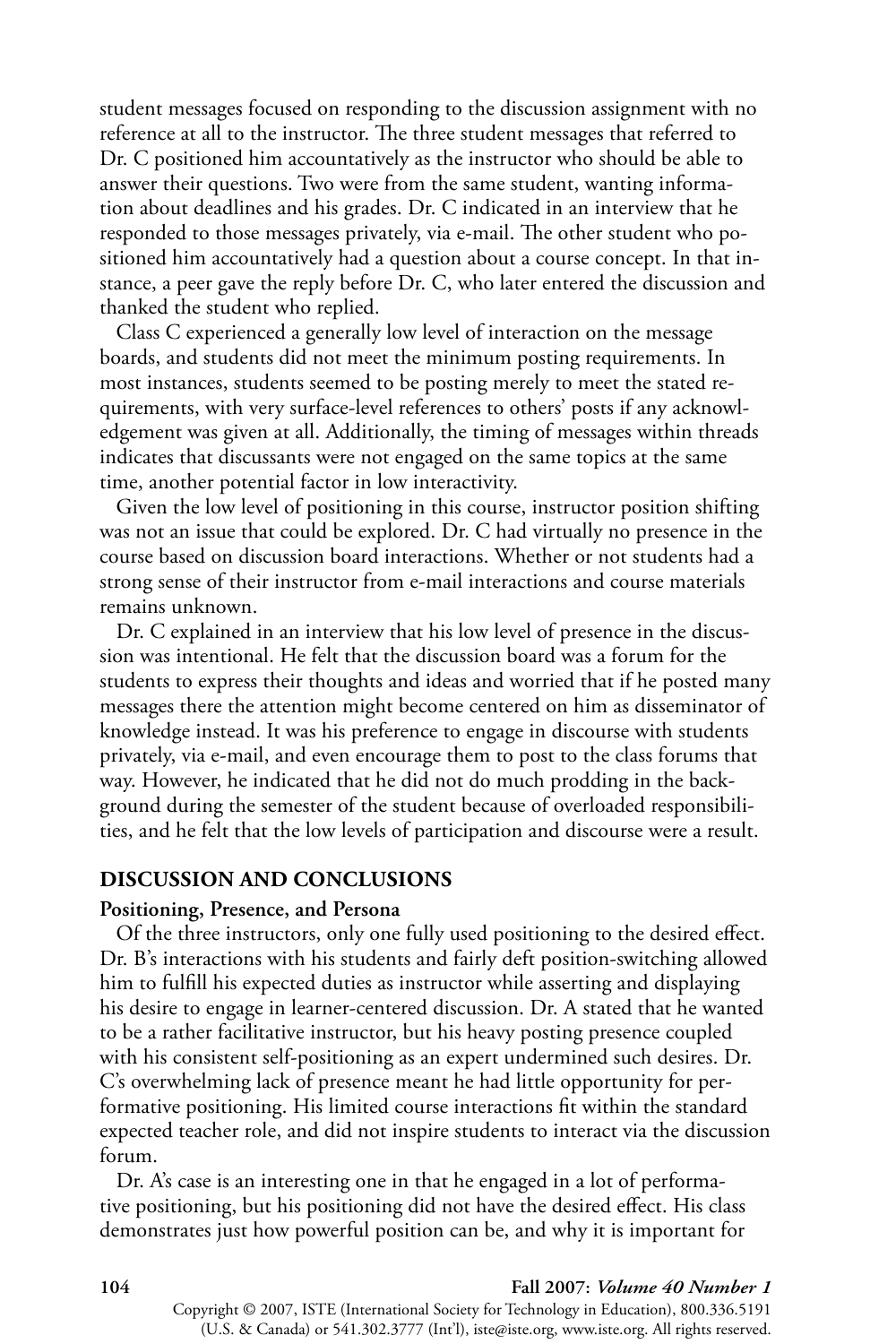instructors (a) to be aware of how their words and the words of others can confirm, disconfirm or shape one's contextual expectations or a role; and (b) to position themselves in a manner that is consistent with how they wish to be perceived and the classroom climate they hope to foster. Presence, too, played a role in the evolution of Dr. A's persona. Students readily learned that he would respond quickly and definitively to their posts, and began to post with an anticipated response in mind as indicated by their performativity on Dr. A's behalf.

Position has an accumulated impact on persona development, which can be seen when in the intentionality of posts by Drs. A and B. When instructors take a strong performative stance, whatever it may be, that stance will shape the expectations of others, particularly when the relative social position of those others (i.e., students who look up to teachers as those with power) suggests their ready acceptance. By contrast, Dr. C's presence level was too low to have a sense of accumulated position from which a persona or expectations other than those of an assumed role might be extrapolated. Thus, instructor positioning in online discourse has the ability to not only shape interactions within each storyline, but also to form to one's online identity over time across storylines.

### **Instructional Implications**

Positioning theory has instructional implications for how teachers interact with their students via discussion boards and facilitate class discussion. Greater instructor attention to how position impacts discourse can help instructors more effectively teach in a manner consistent with their own teaching philosophies. For example, Drs. A and C might have benefited from a heightened awareness of positioning, whether the end result would be changing facilitation style to have the desired effect or realizing that their stated or claimed intent was somehow different from their real intent.

Position's impact on learning outcomes has yet to be studied. Positioning itself is not an intervention, but rather a very natural human act that takes place in all discourse. However, a skilled facilitator can influence positioning of both self and others, and thus may use positioning in the performative sense as an instructional intervention. How well students receive instructor actions may well be related to the intentionality of instructor positioning, which is not to say that tacit positioning is inherently ineffective but that it should be deliberate. Tacit positioning indicates implicit agreements about one's position, but in the absence of intentional positioning tacit acts may go unnoticed or seem unsupported.

Many questions remain about how student positions and learning experiences are related. For example, should students who believe themselves to be expert when really they are novices be repositioned? And should such repositioning be performative, or tacit? What about in the case of those students who falsely believe themselves less able than they are? How might student positiontaking and repositioning affect learning for both the individual student and for the group? The negotiation of student position may well be a contributing factor to not only the nature but also the quality of the learning experience.

### *Journal of Research on Technology in Education* **105**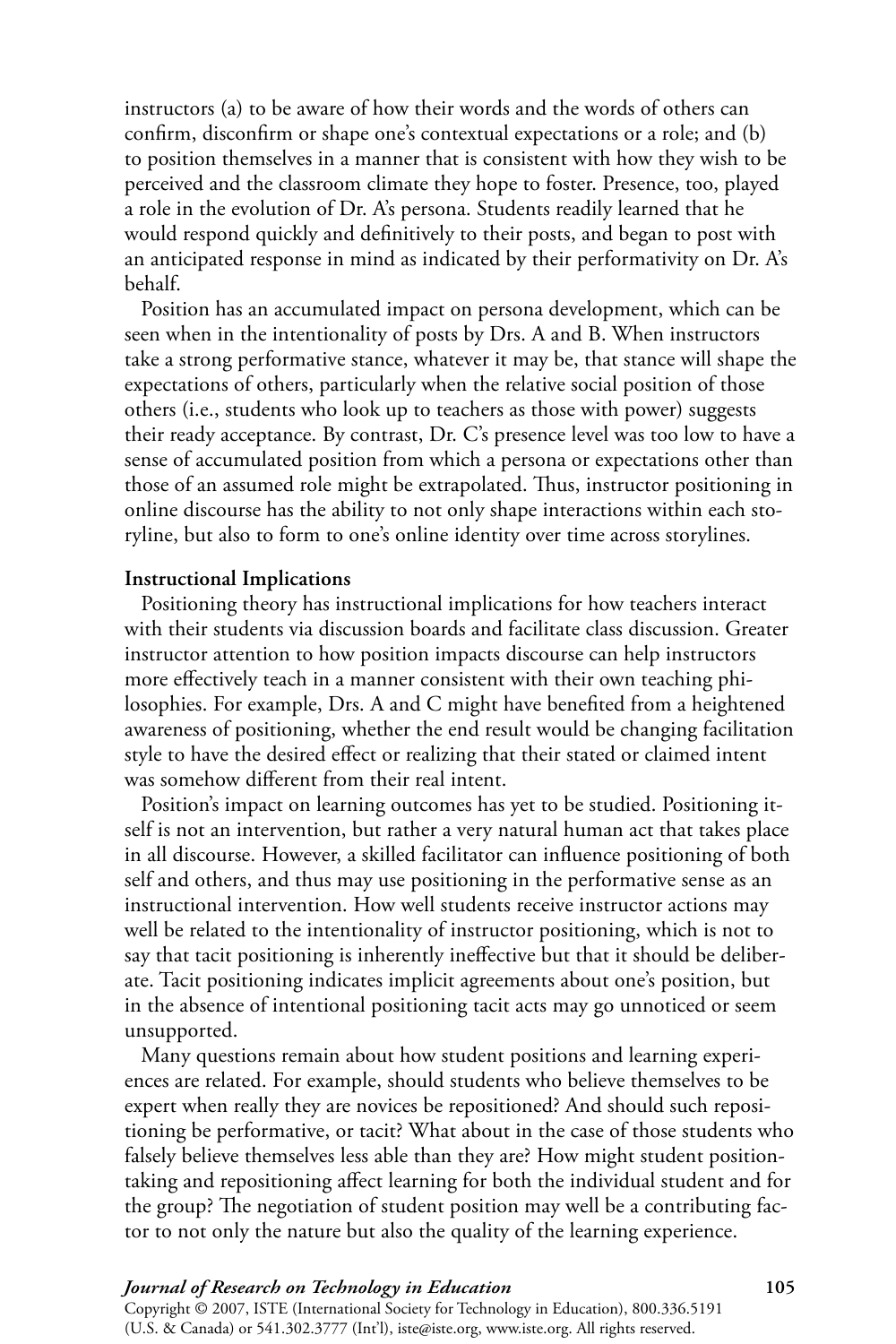### **Roles, Positions, Shifting, and Fluidity**

Instructors and students do not necessarily escape or transcend their designated roles in the classroom, nor perhaps do they escape role functions and attributes they might wear. These are contextually bound social positions with deeply rooted expectations developed over several years (Bernstein, 1990; Daniels, 2006). However, attribute descriptors such as teacher-centered or passive may be based in part on cumulative position taking and accepting. Alternately, one might use positioning to defy roles in which one has been placed.

Positioning is not an act of the instructor alone. Students play a clear role in instructor positioning in that they must accept the instructor's position. These three classes tended to exhibit a ready acceptance of the instructor's chosen position, although a few storylines in Class B involved instructor second order positioning in cases where students entered a story with a different instructor expectation. The negotiation that took place across speech acts was demonstrative of how students may need explicit indicators that an instructor is or is not intending to fulfill a traditionally expected role.

The ability to position shift or, in other words, to use position to fluidly negotiate and renegotiate one's relative status in a conversation or series of conversations is something that we all do naturally and often unconsciously in our everyday life. However, doing so effectively in scenarios such as class discussions may require some degree of intentionality, with the realization that as positions, potentially in flux, shift around, the type of contributions that each discussant may make to the conversation also will change (Harre, 2005). Thus, it often will become the responsibility of the person in the teacher role, who starts with the more central and powerful position by merits of contextual expectations, to initiate class-based position shifts.

#### **Operationalizing and Extending the Theory**

Positioning theory served as a useful analytic framework in this study, readily supporting the description and differentiation of discursive acts focused on the instructor's actions and responsibilities within the class. A major strength of using it as a coding scheme is its simplicity; coding occurred without interpretive difficulty, and a second coder was readily able to affirm the initial coding accuracy.

Although not addressed in this paper, positioning theory might be applied in a much broader context. For example, it could be further used to help explore structural relationships between types of messages, looking for trends in positioning and repositioning based on demographic characteristics of discourse partners. Additionally, it could help explore changes in participant actions over time, looking at whether performative positioning might be faded with one's position maintained or how truly fluid positions can be within the structure of a formal education setting.

#### **Acknowledgements**

An earlier version of this paper was presented at the Cognition and Exploratory Learning in Digital Age conference (CELDA) 2006.

#### **106 Fall 2007:** *Volume 40 Number 1*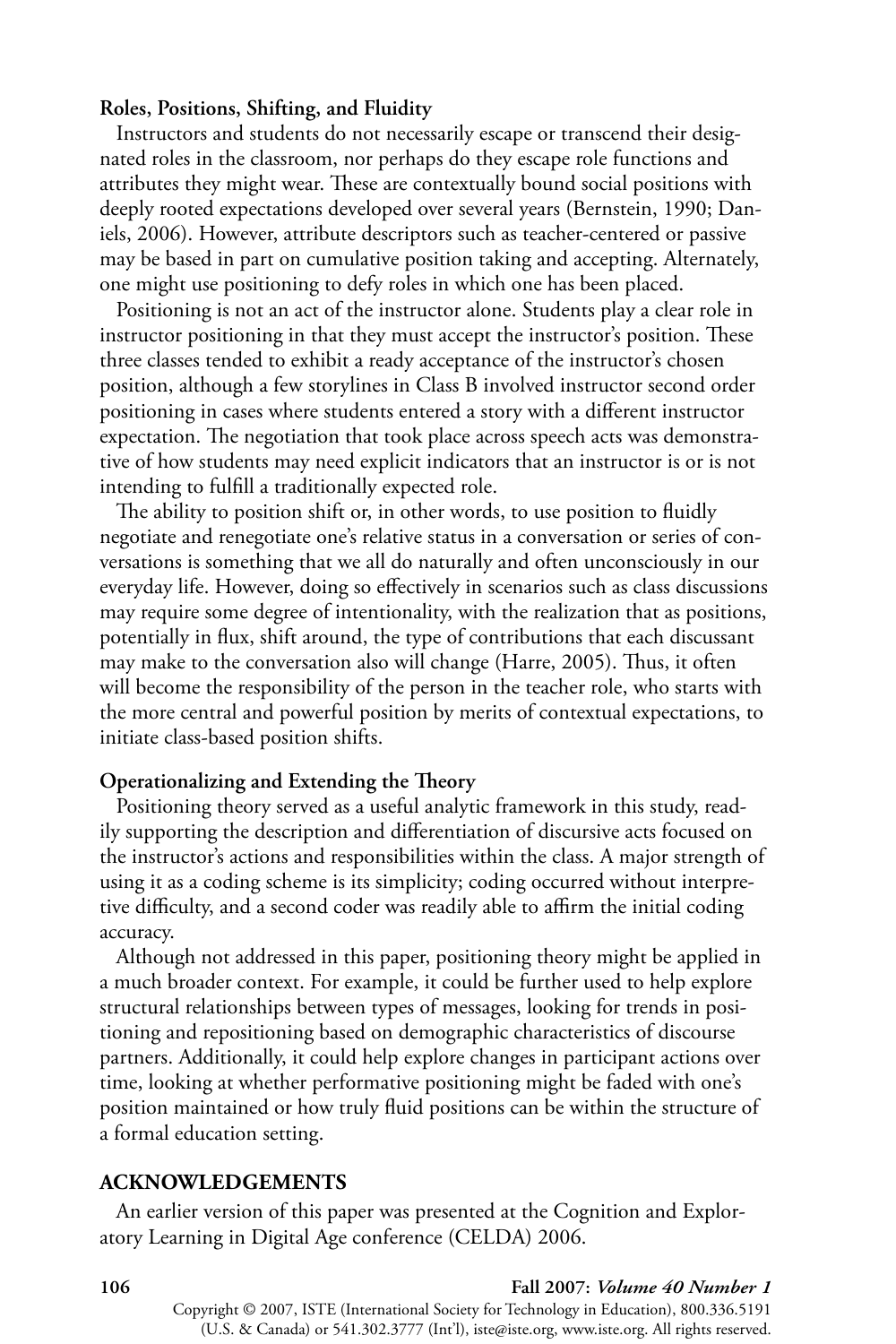### **Contributor**

Vanessa Paz Dennen is an assistant professor of Instructional Systems in the Department of Educational Psychology and Learning Systems at Florida State University. She earned a PhD in Instructional Systems Technology at Indiana University, and previously was on the faculty at San Diego State University. Her research focuses on online discourse, cognitive apprenticeship, and online communities of practice. (Address: Vanessa Paz Dennen, Florida State University, Educational Psychology & Learning Systems, 307 Stone, MC 4453, Tallahassee, FL 32306; vdennen@fsu.edu.)

### **References**

Ashton, S., Roberts, T., & Teles, L. (1999). *Investigating the role of the instructor in collaborative online environments*. (Research Project 5.25). Vancouver: The TeleLearning Network of Centres of Excellence.

Berge, Z. L. (1995). Facilitating computer conferencing: Recommendations from the field. *Educational Technology, 35*(1), 22–30.

Bernstein, B. (1990). *Class, codes and control: The structuring of pedagogic discourse.* London: Routledge.

Bonk, C. J., Kirkley, J. R., Hara, N., & Dennen, V. P. (2001). Finding the instructor in post-secondary online learning: Pedagogical, social, managerial, and technological locations. In J. Stephenson (Ed.), *Teaching and learning online: New pedagogies for new technologies* (76–97)*.* London: Kogan Page.

Bullough, R. V., Jr., & Draper, R. J. (2004). Making sense of a failed triad: Mentors, university supervisors, and positioning theory. *Journal of Teacher Education, 55*(5), 407–420.

Cook-Sather, A., & Young, B. (2007). Repositioning students in initial teacher preparation: A comparative descriptive analysis of learning to teach for social justice in the United States and in England. *Journal of Teacher Education, 58*(1), 62–75.

Daniels, H. (2006). The "social" in post-Vygotskian theory. *Theory & Psychology, 16*(1), 37–49.

Davies, B., & Harré, R. (1999). Positioning and personhood. In R. Harré & L. van Langenhove (Eds.), *Positioning theory: Moral contexts of intentional action* (pp. 32–52). Oxford: Blackwell.

Drewery, W. (2005). Why we should watch what we say: Position calls, everyday speech and the production of relational subjectivity. *Theory & Psychology, 15*(3), 305–324.

Harre, R. (2005). Positioning and the discursive construction of categories. *Psychopathology, 38*, 185–188.

Harré, R., & van Langenhove, L. (Eds.). (1999). *Positioning theory: Moral contexts of intentional actions*. Oxford: Blackwell.

Jones, R. L. (2006). 'Older people' talking as if they are not older people: Positioning theory as an explanation. *Journal of Aging Studies, 20*(1), 79–91.

Linehan, C., & McCarthy, J. (2000). Positioning in practice: Understanding participation in the social world. *Journal for the Theory of Social Behaviour, 30*(4), 435–453.

### *Journal of Research on Technology in Education* **107**